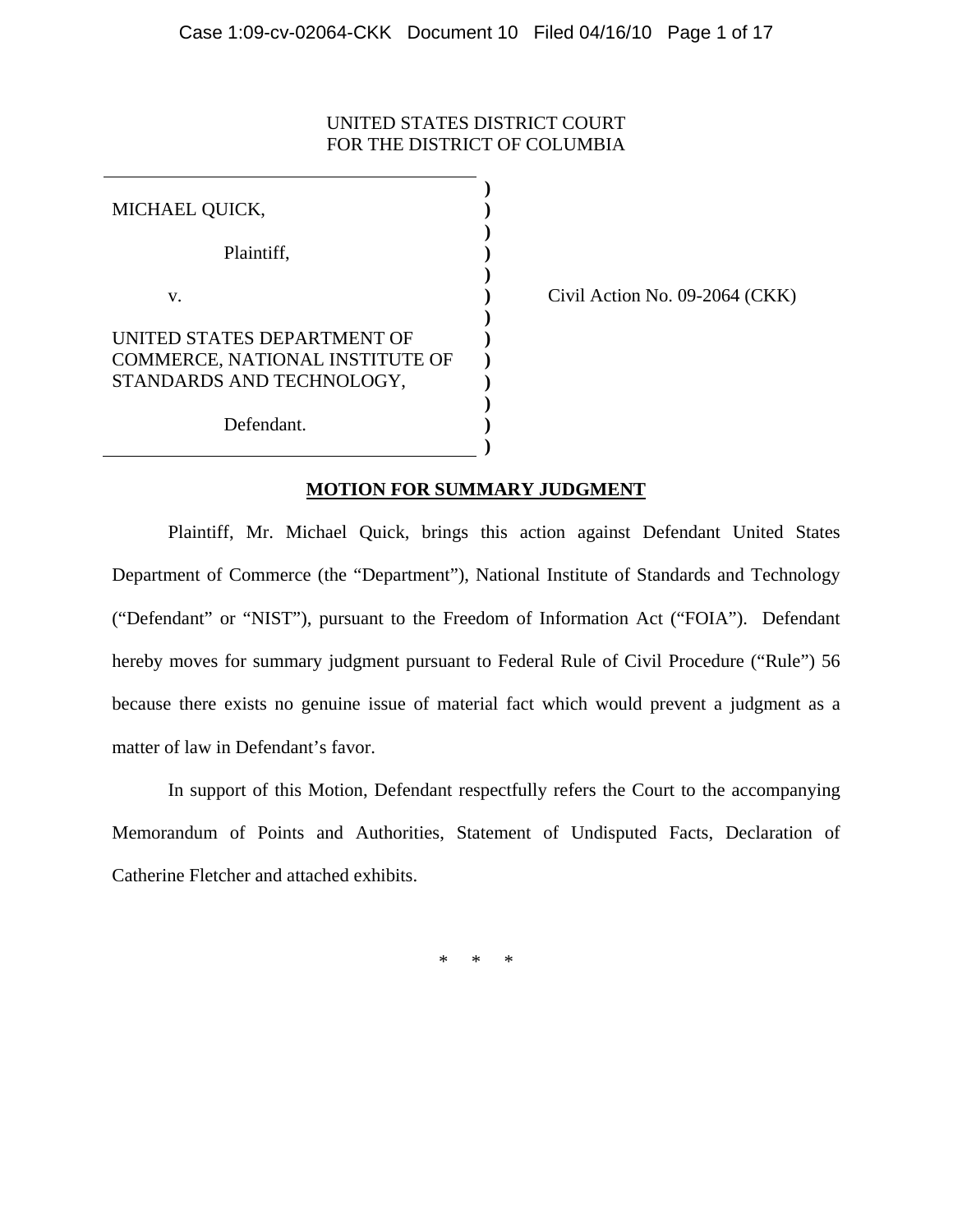Dated: April 16, 2010 Washington, DC

Respectfully submitted,

RONALD C. MACHEN JR., D.C. Bar # 447889 United States Attorney

/s/

RUDOLPH CONTRERAS, D.C. BAR #434122 Assistant United States Attorney

/s/

BRIAN P. HUDAK Assistant United States Attorney 555 4th Street, NW Washington, DC 20530 (202) 514-7143

*Attorneys for Defendant*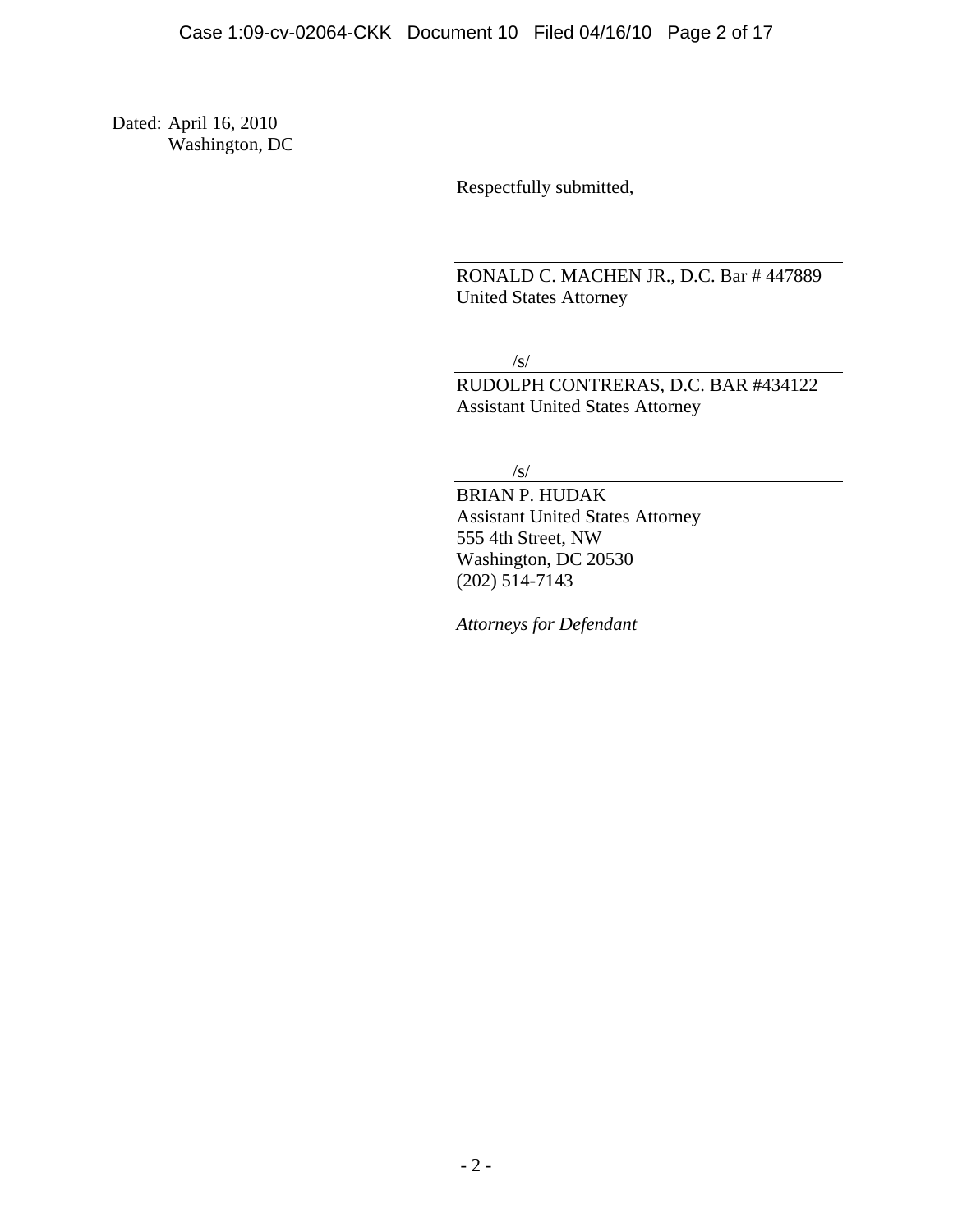## UNITED STATES DISTRICT COURT FOR THE DISTRICT OF COLUMBIA

| MICHAEL QUICK,                                                                              |  |
|---------------------------------------------------------------------------------------------|--|
| Plaintiff,                                                                                  |  |
| V.                                                                                          |  |
| UNITED STATES DEPARTMENT OF<br>COMMERCE, NATIONAL INSTITUTE OF<br>STANDARDS AND TECHNOLOGY, |  |
| Defendant.                                                                                  |  |

Civil Action No. 09-2064 (CKK)

### **MEMORANDUM OF POINTS AND AUTHORITIES IN SUPPORT OF DEFENDANT'S MOTION FOR SUMMARY JUDGMENT**

Defendant United States Department of Commerce (the "Department"), National Institute of Standards and Technology ("Defendant" or "NIST"), by and through its undersigned counsel, respectfully submits this memorandum of points and authorities in support of its motion for summary judgment pursuant to Federal Rule of Civil Procedure ("Rule") 56(b).

## **PRELIMINARY STATEMENT**

Plaintiff brings this action under the Freedom of Information Act ("FOIA") seeking the production of certain data files that NIST used in the architectural and engineering modeling of the collapse of World Trade Center 7 ("WTC 7") on September 11, 2001, in conjunction with its investigation into the same. Although this case presents an atypical FOIA request largely seeking data files consisting of strings of numerical data that are not viewable except by using specialized engineering software and whose significance is only understandable to those with highly specialized technical knowledge, at bottom, this case concerns a straightforward application of FOIA Exemption 3.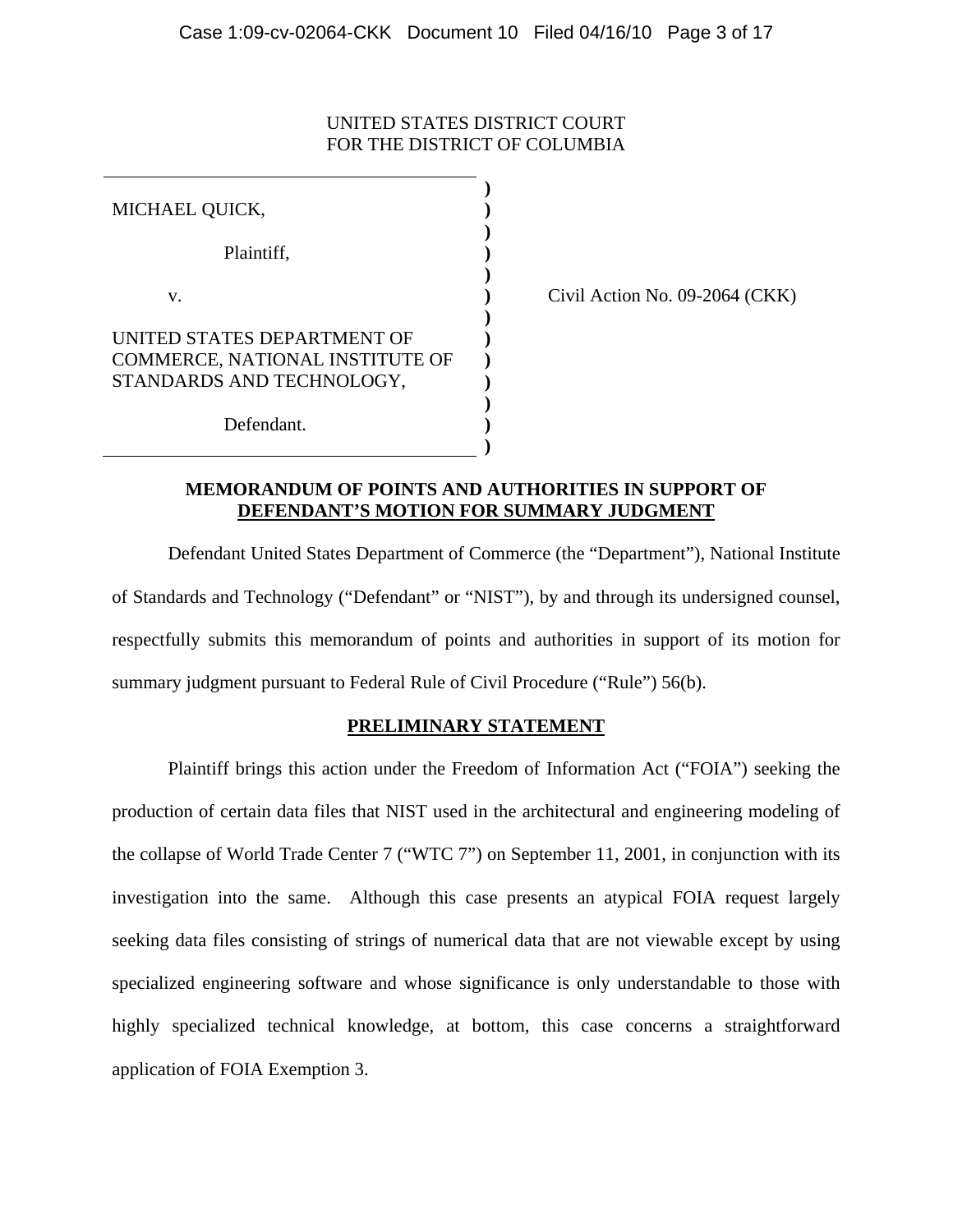#### Case 1:09-cv-02064-CKK Document 10 Filed 04/16/10 Page 4 of 17

As noted below, NIST has withheld certain groups of responsive data files pursuant to an express Finding by the Director of NIST that their release may jeopardize public safety - namely, provide to anyone with the requisite expertise a roadmap of how to most efficiently and effectively collapse skyscrapers similar to WTC 7. The Director made his Finding pursuant to a specific provision of the National Construction Safety Team Act (the "NCSTA") -- the act that authorizes NIST to conduct investigations into building collapses -- which expressly provides that materials may be withheld from release if the Director of NIST finds that "the disclosure of that information might jeopardize public safety." 15 U.S.C. § 7306(d). As set forth below, this provision is clearly an Exemption 3(B) withholding statute; and, thus, NIST's withholdings in this matter are proper as a matter of law.

#### **BACKGROUND**

## **I. PLAINTIFF MADE A FOIA REQUEST TO NIST, WHICH HE SUBSEQUENTLY CLARIFIED.**

 Plaintiff -- Mr. Michael Quick -- made a FOIA request to NIST by email dated November 13, 2008 (the "FOIA Request"), seeking "a complete 'Certified' legitimate copy of the Computer Models Used by NIST to come to the conclusions' (sic) it reached in the Investigation of the events of September 11, 2001." *See* Declaration of Catherine S. Fletcher attached hereto as Exhibit A ("Fletcher Decl.") at ¶ 3, Ex. 1 (FOIA Request). Through a series of communications with NIST, Plaintiff subsequently clarified his request as seeking the "raw data" of models regarding the collapse of WTC 7 found at a particular NIST website: http://www.nist.gov/pubilc\_affairs/releases/wtc\_videos/wtc\_viedos.html. *See* Fletcher Decl. at ¶ 6, Ex. 2 (attachments A to I).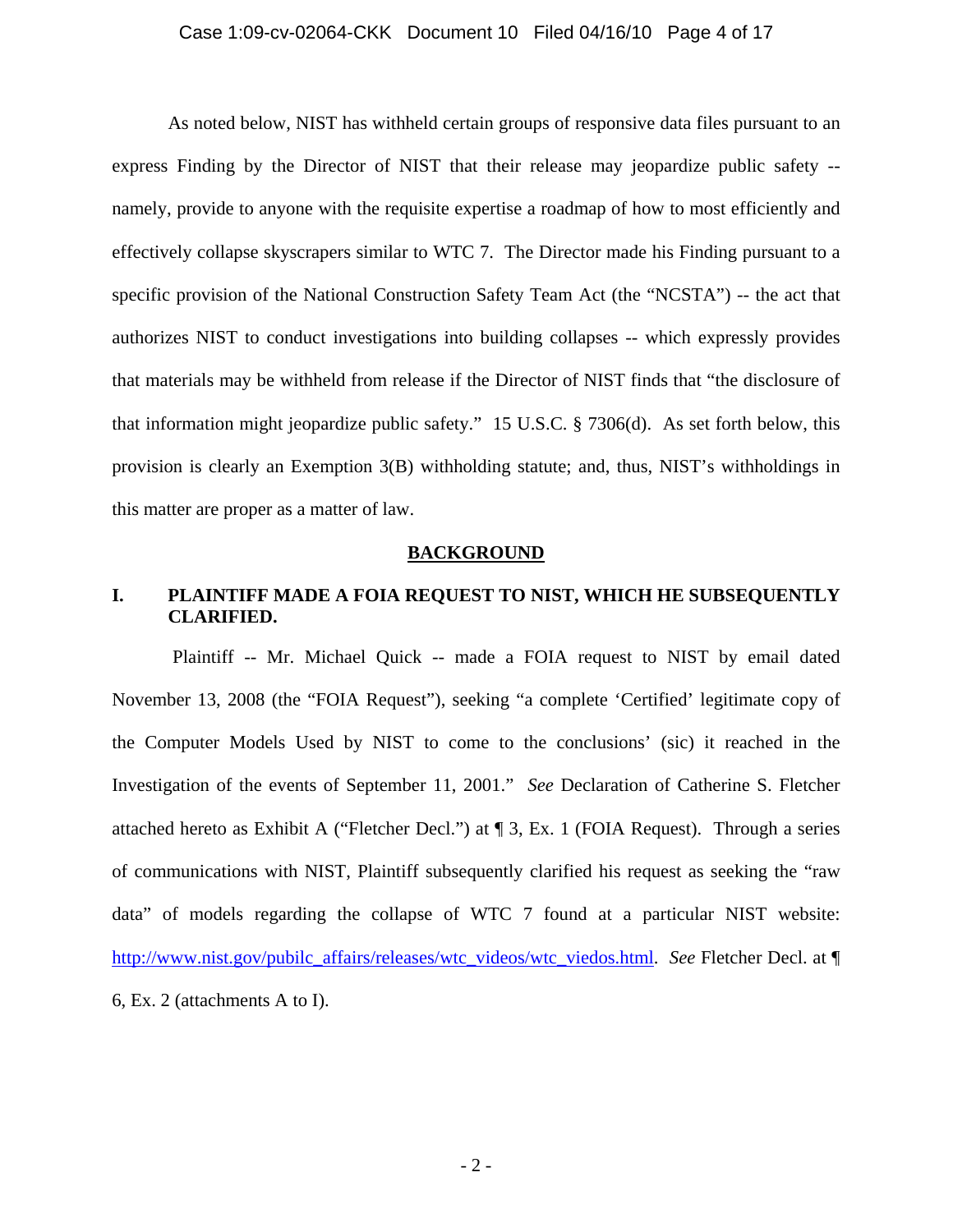### **II. NIST ISSUED CERTAIN NCSTAR REPORTS REGARDING THE COLLAPSES OF THE WTC TOWERS AND WTC 7 PURSUANT TO THE NCSTA.**

As noted in the attached Fletcher Declaration (which also serves as NIST's Vaughn index for this case), NIST interpreted Plaintiff's use of the term "Investigation" to be a reference to the NCSTAR Reports regarding WTC 7 generated by NIST pursuant to the NCSTA. *See* Fletcher Decl. at ¶ 3. The NCSTA authorizes NIST to establish teams (*i.e., "*National Construction Safety Teams") to investigate building failures. *Id.* at ¶ 4. Under this authority, NIST conducted a building and fire safety investigation of the September 11, 2001, World Trade Center fires and building collapses. *Id.* 

As a result of its investigation, NIST issued, among other reports, a summary report regarding WTC 7 entitled "NIST NCSTAR 1A: Final Report on the Collapse of World Trade Center Building 7" (the "WTC 7 Report"). *Id.* This WTC 7 Report was supported by one Project report (NIST NCSTAR 1-9 entitled "Structural Fire Response and Probable Collapse Sequence of World Trade Center Building 7") (the "WTC 7 Project Report") and one Technical Topic Report (NIST NCSTAR 1-9A entitled "Global Structural Analysis of the Response of World Trade Center Building 7 to Fires and Debris Impact Damage") (the "WTC 7 Technical Topic Report"). *Id.* A copy of the complete set of WTC 7 Reports -- including the WTC 7 Report, WTC 7 Project Report and WTC7 Technical Topic Report -- can be found at http://wtc.nist.gov/NCSTAR1/. *Id.* at ¶ 5.

## **III. NIST SEARCHED FOR RECORDS RESPONSIVE TO PLAINTIFF'S FOIA REQUEST.**

 Based upon Plaintiff's above described clarifications and NIST's interpretations of the FOIA Request, NIST conducted a reasonable search for responsive records to locate the requested data files. *See* Fletcher Decl. at ¶ 7. Specifically, NIST consulted with program experts from NIST's Building and Fire Research Laboratory ("BFRL"), the NIST component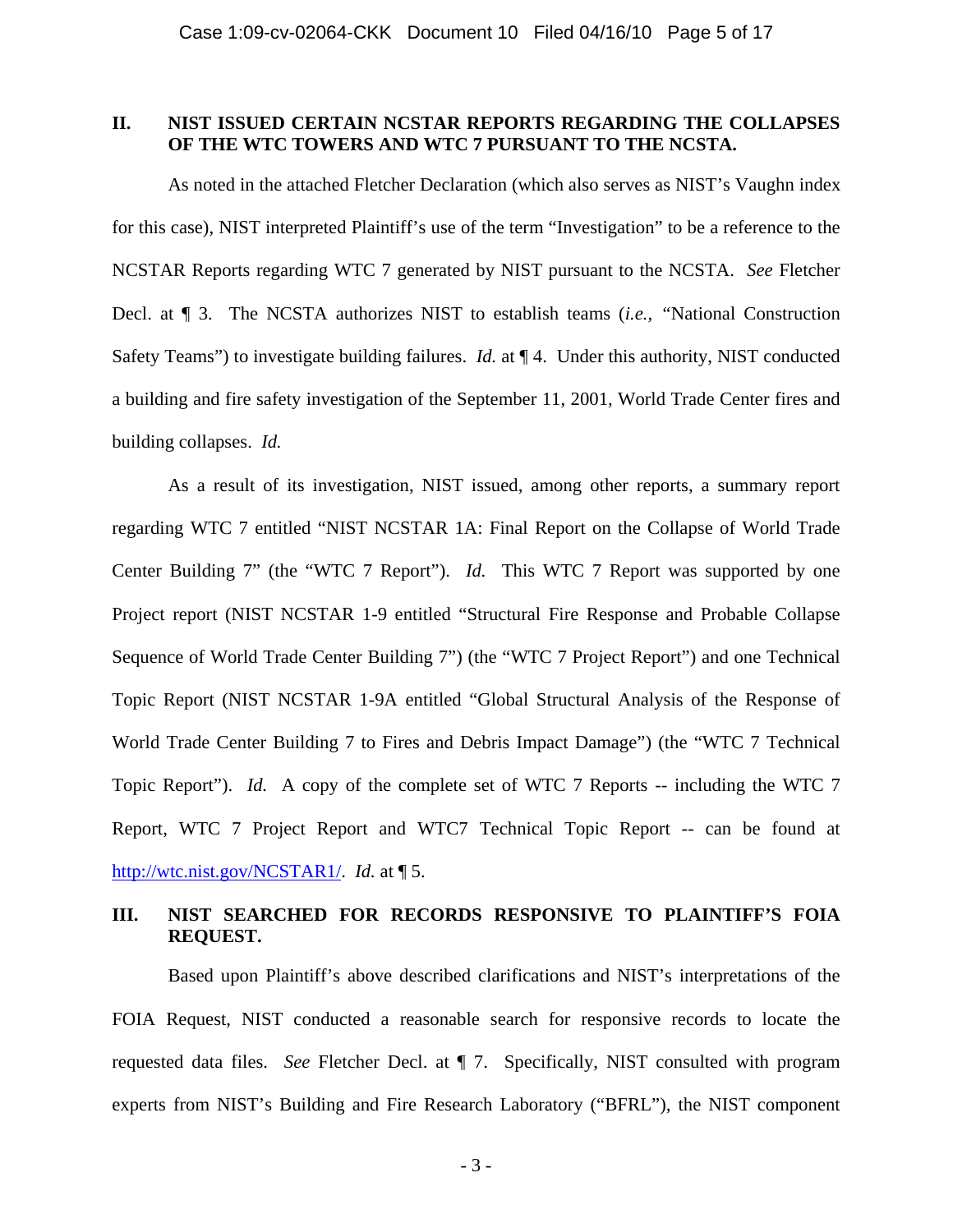#### Case 1:09-cv-02064-CKK Document 10 Filed 04/16/10 Page 6 of 17

responsible for performing the modeling for the WTC 7 Reports and for maintaining the data files associated with such modeling. *Id.* Based upon its consultation with BFRL, NIST searched the offices of the researchers involved in the analysis of the collapse of WTC 7, which are located at NIST's headquarters in Gaithersburg, Maryland. *Id.*

## **IV. NIST LOCATED THE REQUESTED DATA FILES, WHICH LARGELY CONSIST OF RAW NUMERICAL DATA.**

As a result of its search efforts, NIST located the exact files it sought to locate -- namely, the data files associated with the computer modeling analyses underlying the WTC 7 Reports. *See* Fletcher Decl. at  $\P$  8-15, 28-30. Specifically, NIST located the responsive data files on a hard drive kept in a secure area for the WTC investigation at BFRL. *Id.* at **¶** 8, 28. These data files were created by being copied from the actual computers used to conduct the analyses to the hard drive. *Id.* NIST retrieved the data files from the hard drive by attaching it to a Windowsbased computer. *Id.*

#### **A. Format of the Responsive Data Files.**

 $\overline{a}$ 

Due to the formatting and nature of nearly all of the responsive data files, a person cannot view, open, use or print the files using conventional software programs such as Microsoft Word, Corel Wordperfect, or Adobe Acrobat.<sup>1</sup> *Id.* Instead, a person must use specialized engineering and modeling software, known as (i) ANSYS Mechanical developed by ANSYS, Inc., and (ii) LS-DYNA developed by Livermore Software Technology Corp, to view and utilize the data stored in these files, which largely consists of strings of numerical data. *Id.* at ¶¶ 8-11. That is, "[u]nlike documents involved in typical FOIA requests, where responsive documents consist of

<sup>1</sup> As noted in the Fletcher Declaration, a handful of responsive data files (*i.e.*, less than 50) are Excel spreadsheet files that a person can open using Microsoft Excel. *See* Fletcher Decl. at ¶¶ 71.b.iii, 82.b.ii, 87.b.ii. These files represent less than five hundredths of one percent of responsive information. That is, approximately 99.95% of all responsive data files require specialized engineering and modeling software for a person to view and use their contents.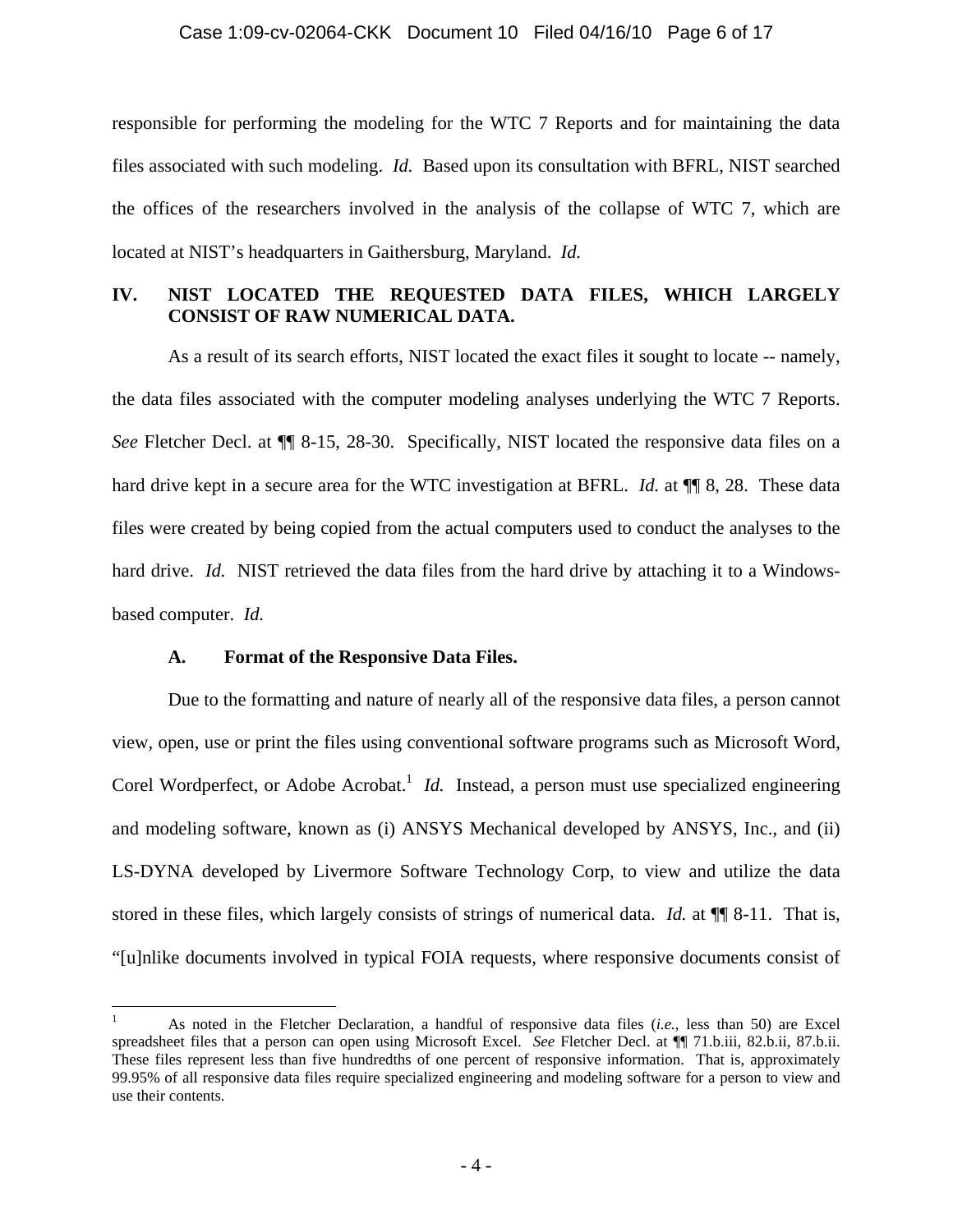#### Case 1:09-cv-02064-CKK Document 10 Filed 04/16/10 Page 7 of 17

written information in the form of memoranda, letters and reports that might be contained within electronic files, such as Microsoft Word or Adobe PDF files, most of the electronic data files at issue in this case require specific modeling software that is programmed to accept the data and construct a virtual representation of WTC 7." *Id.* at ¶ 11. The complexities of the data files and the engineering models constructed from these files are staggering. *See id.* at ¶¶ 12-14.

#### **B. The Responsive Case Folders.**

On the above noted hard drive, the responsive data files were maintained in separate case folders corresponding to different modeling analyses that BFRL conducted in the preparation of the WTC 7 Reports. *See* Fletcher Decl. at ¶ 28. In total, ten (10) of the case folders contained information responsive to Plaintiff's FOIA Request as clarified, namely those entitled:

- i. Case B Impact (LS-DYNA);
- ii. Case B No Impact (LS-DYNA);
- iii. Classic Progressive Collapse (LS-DYNA);
- iv. Preliminary Analyses 1 (LS-DYNA);
- v. Preliminary Analyses 2 (LS-DYNA);
- vi. WTC7 Case A (ANSYS);
- vii. WTC7 Case B (ANSYS);
- viii. WTC7 Case C (ANSYS);
- ix. Preliminary Analyses (ANSYS); and
- x. Testing Analyses (ANSYS).

*Id.* at  $\P$  29. As noted in the Fletcher Declaration, these case folders either correspond with specific analyses described in the WTC 7 Reports or were preliminary analyses used to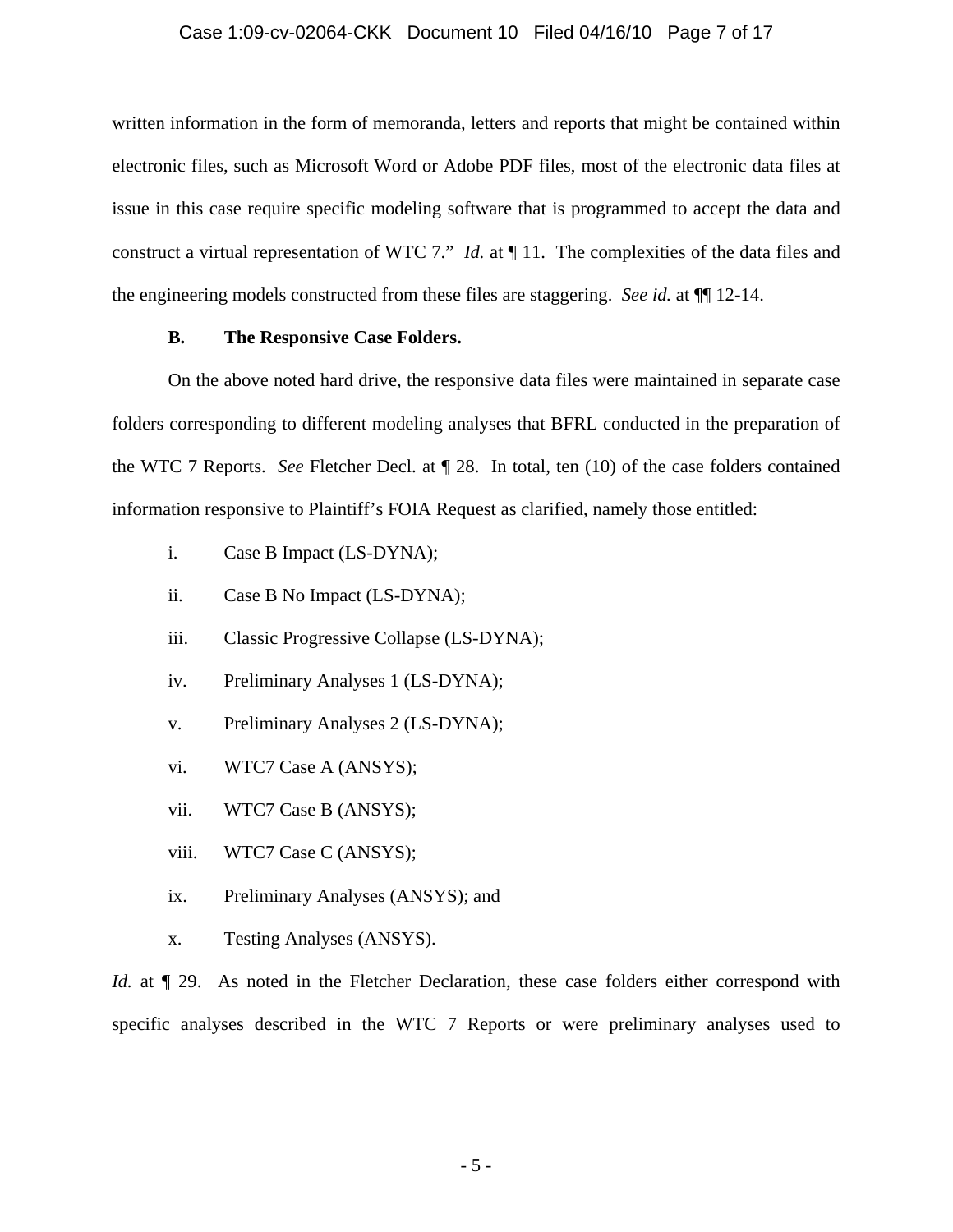formulate, develop, test and finalize the analyses incorporated into the Reports. *See id.* at ¶¶ 13- 88.

# **V. THE DIRECTOR OF NIST ISSUED A FINDING REGARDING THE SENSITIVITY OF CERTAIN ANSYS AND LS-DYNA DATA FILES.**

On July 9, 2009, the Director of NIST issued a "Finding Regarding Public Safety Information" (the "Finding"), pursuant to Section 7(d) of the NCSTA, 15 U.S.C. § 7306(d). *See*  Fletcher Decl. at  $\P$  17-18, Ex. 4 (Finding). Section 7 of the NCSTA generally provides that FOIA is applicable to investigations conducted pursuant to the NCSTA by stating that "[e]xcept as otherwise provided in this section, a copy of a record, information, or investigation submitted or received by a [National Construction Safety Team] shall be made available to the public on request and at reasonable cost." 15 U.S.C. § 7306(a). Section 7(d) of the NCSTA provides that "[a National Construction Safety Team] and [NIST] shall not publicly release any information it receives in the course of an investigation under this chapter if the Director finds that the disclosure of that information might jeopardize public safety." 15 U.S.C. § 7306(d).

In the Finding, the Director cited Section 7(d) and concluded that the disclosure of certain information received by NIST in connection with its investigation into the collapse of WTC 7 on September 11, 2001, "might jeopardize public safety." *See* Fletcher Decl. at ¶¶ 17-18, Ex. 4 (Finding). Specifically, the Director directed that "NIST shall not release" the following categories of information:

- 1. All input and results files of the ANSYS 16-story collapse initiation model with detailed connection models that were used to analyze the structural response to thermal loads, break element source code, ANSYS script files for the break elements, custom executable ANSYS file, and all Excel spreadsheets and other supporting calculations used to develop floor connection failure modes and capacities. [and]
- 2. All input files with connection material properties and all results files of the LS-DYNA 47-story global collapse model that were used to simulate sequential structural failures leading to collapse, and all Excel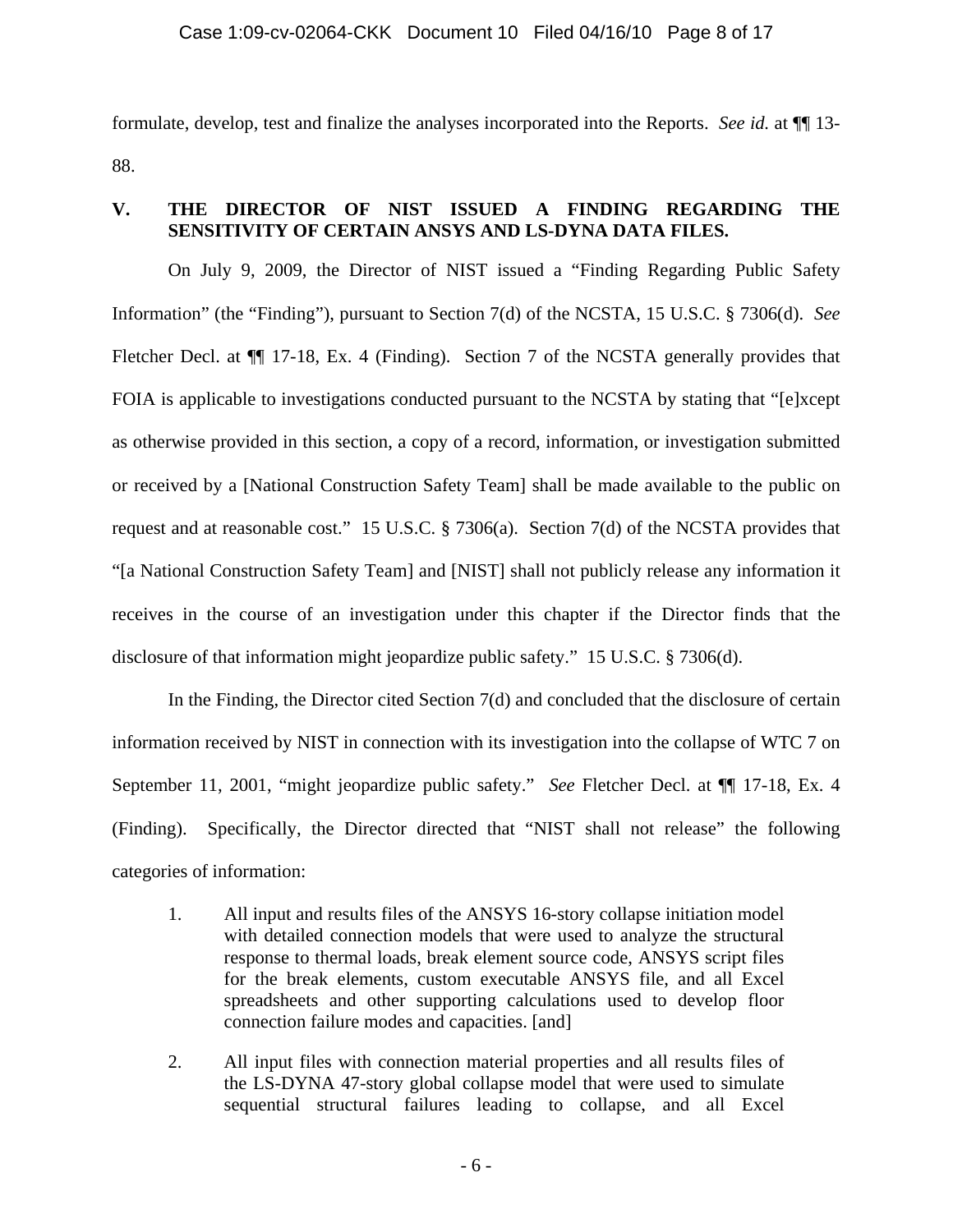spreadsheets and other supporting calculations used to develop floor connection failure modes and capabilities.

*Id.* at Ex. 4 (Finding).

# **VI. NIST REVIEWED THE RESPONSIVE DATA FILES AND RESPONDED TO PLAINTIFF'S FOIA REQUEST.**

 In light of the Director's Finding, NIST reviewed the responsive data files to separate out those data files falling within the categories of excluded information set forth in the Finding. *See*  Fletcher Decl. at ¶¶ 16, 19-23. In so doing, NIST's FOIA office discussed the data files and the Finding with Dr. William Grosshandler, the Deputy Director of BFRL. *Id.* at ¶ 19. Dr. Grosshandler explained, in layman's terms, which files were being withheld, the differences between the withheld files and the released files, and the public safety concerns with releasing the withheld files, which Ms. Fletcher has described in detail in her attached declaration. *Id.* at ¶¶ 19-23. For example, Dr. Grosshandler explained that "if released to a person with the necessary expertise, the withheld information would provide instruction to groups and individuals that wish to learn how to simulate buildings collapses and, ultimately, how to most effectively devise schemes to destroy large buildings." *Id.* at ¶ 22.

Based upon its review, including consultations with Dr. Grosshandler and program experts at BFRL and a detailed review of the data files by a person with the requisite technical expertise, NIST separated those files that fell within the categories described in the Finding from those that fell outside such categories. *Id.* at ¶ 16. NIST then, by cover letter dated January 6, 2010, provided Plaintiff its initial response to the FOIA Request (the "Initial Response"), which included a release of 19,116 data files that NIST concluded were not protected by the Finding. *Id.* at  $\P$  24-25, Ex. 5 (Initial Response).

Thereafter, NIST discovered that in copying the non-exempt responsive files for delivery to Plaintiff, it had inadvertently omitted certain files (namely ANSYS input files containing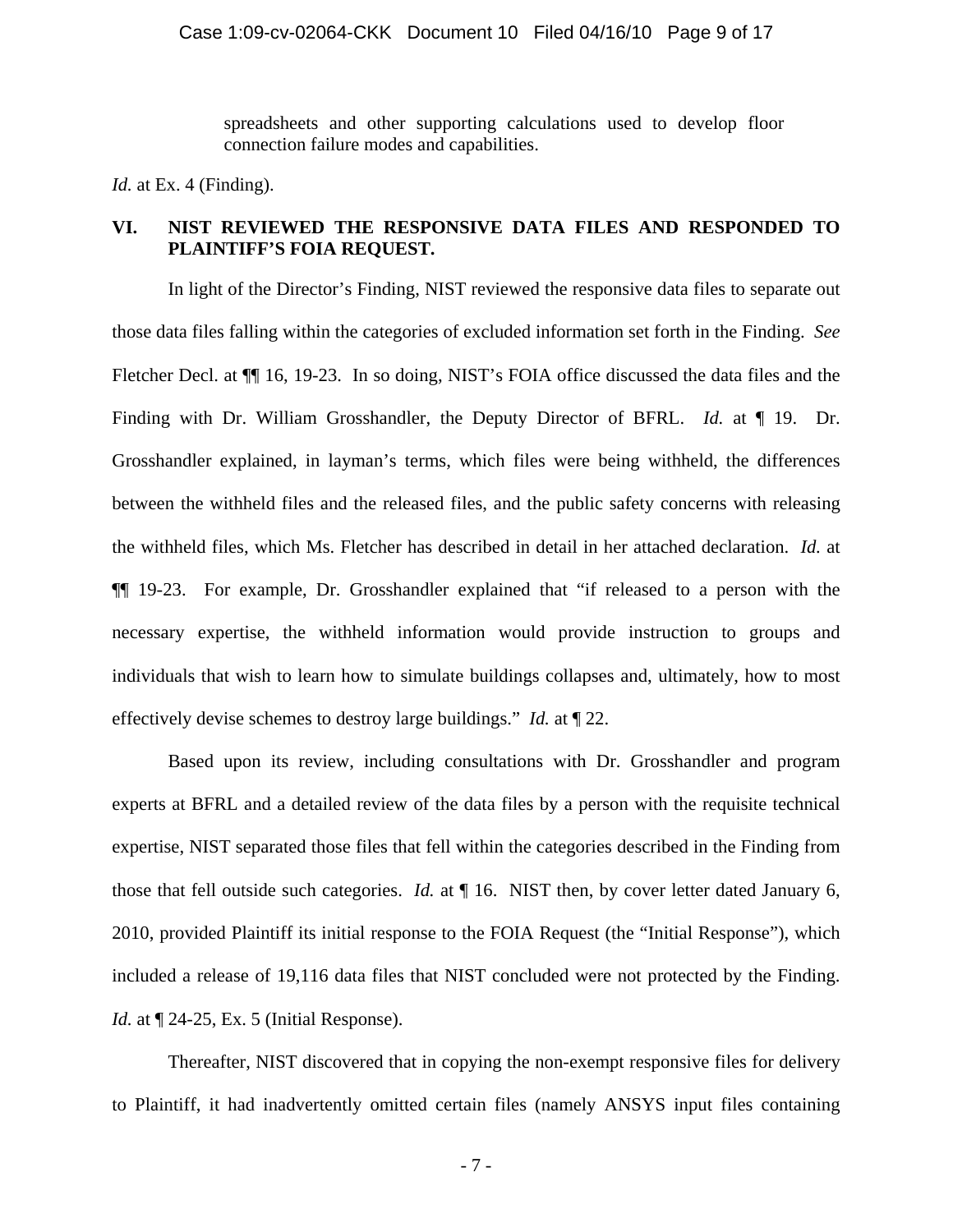temperature data from the WTC 7 Case A (ANSYS) case folder) from those that should have been included in NIST's Initial Response. *Id.* at ¶ 26. As Ms. Fletcher describes in her attached Declaration, "[t]his inadvertent omission was caused by a technical error in the system that was used to 'burn' the releasable files to CDs for release."  $Id<sup>2</sup>$  Accordingly, in order to correct NIST's inadvertent copying error, by cover letter dated April 2, 2010, NIST provided Plaintiff a revised response, which included the previously omitted files (the "Revised Response"). *Id.* at ¶ 26, Ex. 6 (Revised Response). In sum, NIST has now released 25,644 data files to Plaintiff and has withheld 68,500 data files. *Id.*

# **VII. NIST ONLY WITHHELD MATERIALS UNDER EXEMPTION 3 PURSUANT TO THE FINDING.**

 The 68,500 responsive data files withheld by NIST were all withheld under FOIA exemption (b)(3)(B) ("Exemption 3(B)"), pursuant to Section 7(d) of the NCSTA and the Finding. *See* Fletcher Decl. at  $\mathbb{I}$  25, Ex. 6 (Revised Response). NIST has described these withholdings in detail in the Fletcher Declaration. *Id.* at  $\P$  28-88. Specifically, for each responsive case folder NIST has set forth the following information:

- a description of the analysis to which the data files in the case folder relate;
- the portions of the WTC 7 Reports to which the data files in the case folder relate;
- a description of each category of withheld data files in the case folder;
- the precise number of data files for each category of withheld files; and
- a segregability analysis for the case folder.

 $\frac{1}{2}$  This error also affected the tabulation of the numbers of released, withheld and total responsive data files included with the Initial Response. *See* Fletcher Decl. at ¶ 26, Ex. 6 (Revised Response).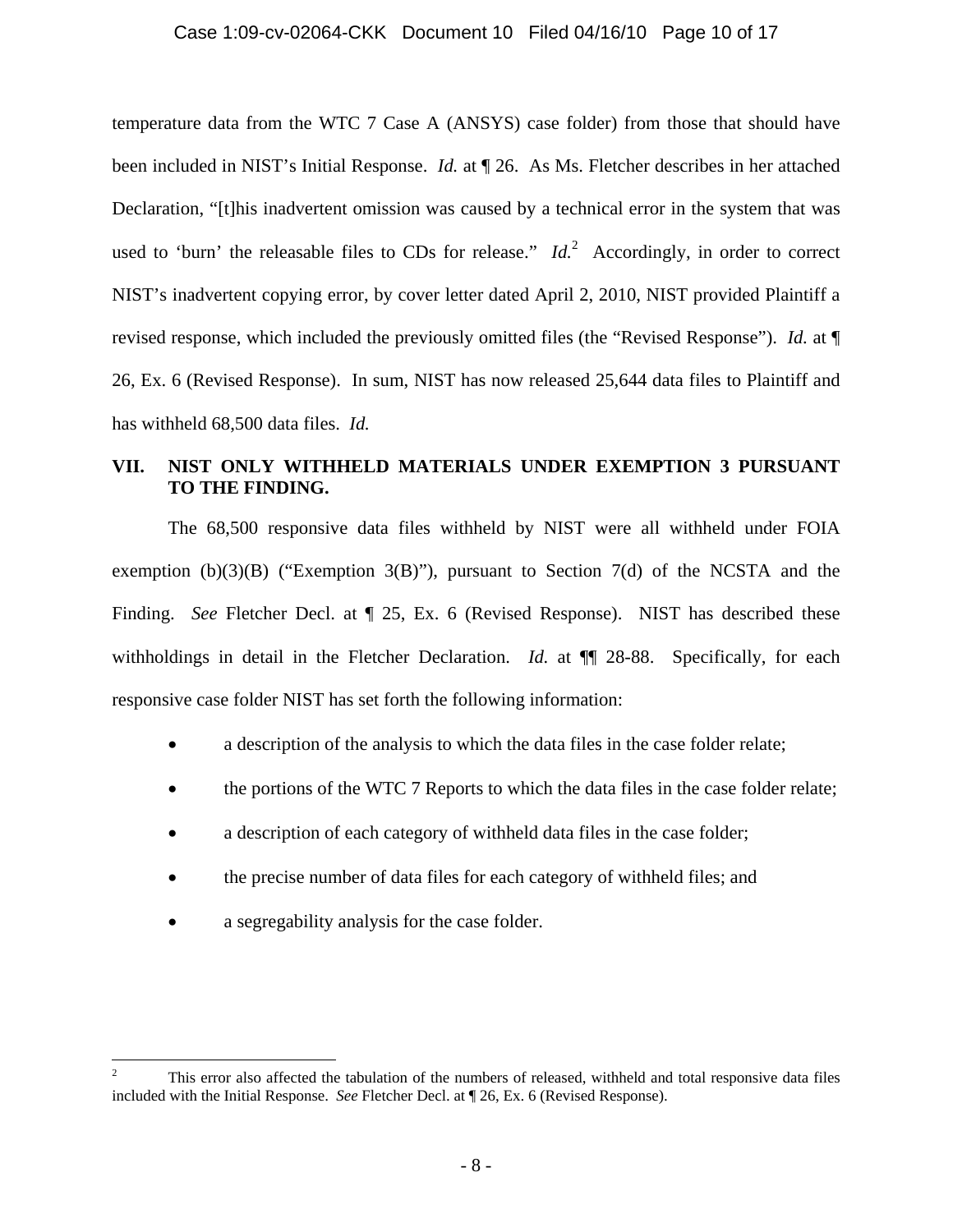*Id.* In so doing, NIST has described a gargantuan amount of extremely technical information in an understandable and categorical narrative to provide Plaintiff and the Court as much information regarding its withholdings as is reasonably possible under the circumstances.

#### **ARGUMENT**

# **I. APPLICABLE LEGAL STANDARD FOR SUMMARY JUDGMENT IN A FOIA CASE.**

 "Summary judgment is appropriate when the pleadings and the evidence demonstrate that 'there is no genuine issue as to any material fact and that the moving party is entitled to judgment as a matter of law.'" *Kilby-Robb v. Spellings*, 522 F. Supp. 2d 148, 154 (D.D.C. 2007) (Bates, J.), *quoting* Fed. R. Civ. P. 56(c). The party moving for summary judgment bears the initial responsibility of showing an absence of a genuine issue of material facts. *Id.* In deciding whether a genuine issue of material fact exists, the court must "accept all evidence and make all inferences in the non-movant's favor." *Id.*, *citing Anderson v. Liberty Lobby, Inc.,* 477 U.S. 242, 255 (1986). "A non-moving party, however, must establish more than the mere existence of a scintilla of evidence in support of its position." *Id.* (citations and internal quotation marks omitted). That is, "'[i]f the evidence is merely colorable, or is not significantly probative, summary judgment may be granted.'" *Id.*, *quoting Anderson,* 477 U.S. at 249-50.

In particular with regard to FOIA claims, "[t]he Court reviews an agency's refusal to disclose requested documents *de novo*." *Accuracy in Media, Inc. v. Nat'l Transp. Safety Bd.*, Civ. A. No. 03-0024 (CKK), 2006 WL 826070, \*4 (D.D.C. Mar. 29, 2006) (granting agency summary judgment in a FOIA case) (citing 5 U.S.C.  $\S$  552(a)(4)(B)). "Generally, when summary judgment is requested in a FOIA matter, the agency bears the burden of showing that a FOIA exemption applies." *Id.* Applying this standard, it is clear that the Court should enter summary judgment on Plaintiff's claim in Defendant's favor.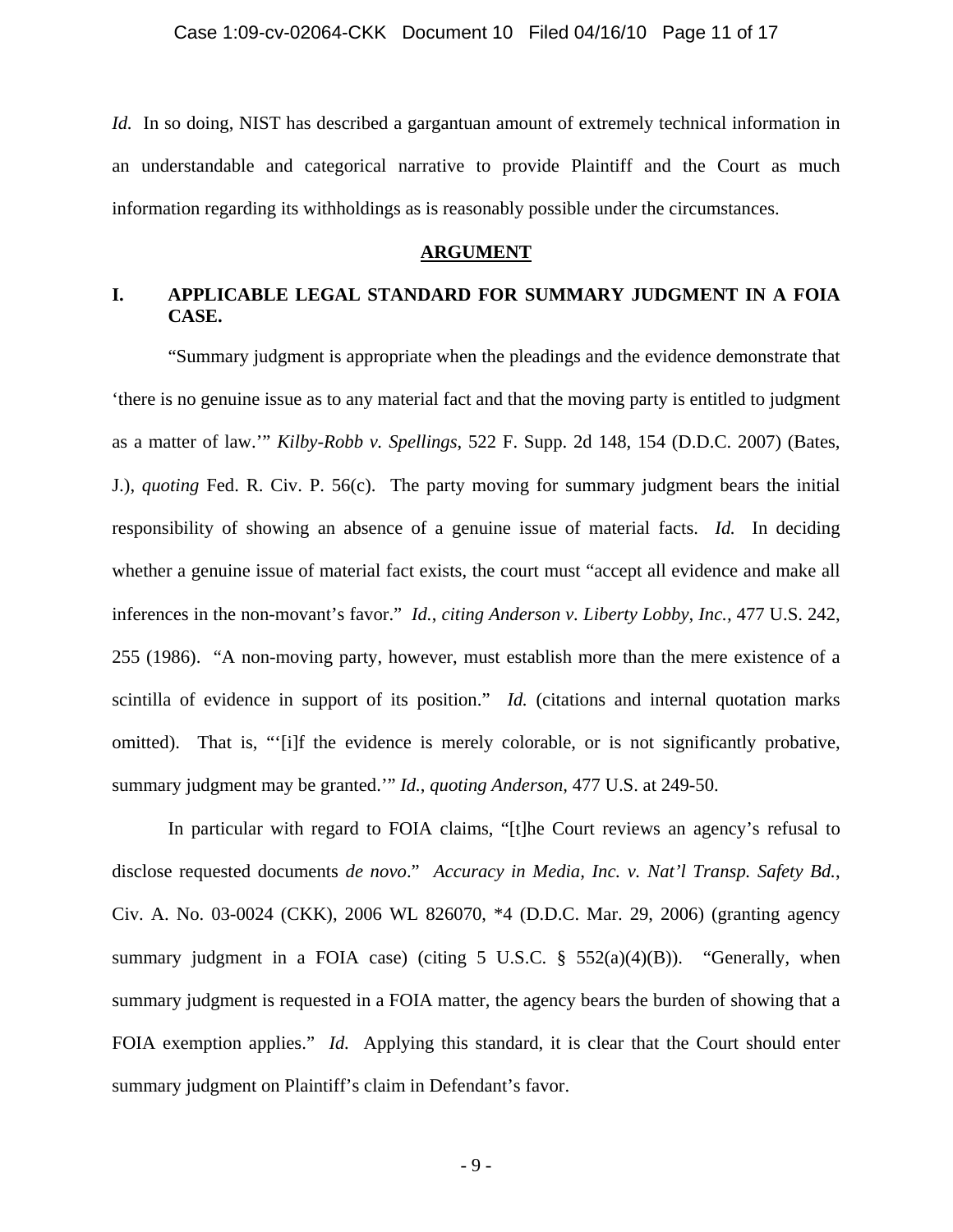### **II. NIST'S SEARCH WAS REASONABLE.**

 NIST conducted a reasonable search of locations thought to contain the responsive information and found exactly what it was searching for -- *i.e.*, the data files underlying the ANSYS and LS-DYNA modeling for the WTC 7 Reports. Consequently, NIST's search was reasonable.

An agency fulfills its obligations under FOIA if it can demonstrate that its search was "reasonably calculated to uncover all relevant documents." *Valencia-Lucena v. U.S. Coast Guard*, 180 F.3d 321, 325 (D.C. Cir. 1999). "Once the agency has produced a legally sufficient affidavit supporting the adequacy of the search, the burden of demonstrating bad faith shifts to the requester." *Accuracy in Media*, 2006 WL 826070, at \*7. "In the absence of contrary evidence, such affidavits or declarations are sufficient to demonstrate an agency's compliance with FOIA." *Perry v. Block*, 684 F.2d 121, 126 (D.C. Cir. 1982). Indeed, although the Agency has the burden of proof on the adequacy of its search, the "affidavits submitted by an agency are 'accorded a presumption of good faith[.]'" *Carney v. U.S. Dep't of Justice*, 19 F.3d 807, 812 (2d Cir. 1994). Here, NIST's search was reasonable because it searched the locations that it believed should have responsive information, and as a result of that search, found the data files for which it had searched.

#### **III. NIST HAS ADEQUATELY EXPLAINED ITS WITHHOLDINGS.**

The Fletcher Declaration explains the files that were withheld and the bases for withholding those files. Consequently, NIST has adequately explained its withholdings. To satisfy its burden for summary judgment in a FOIA case, "the agency may provide a plaintiff 'with a Vaughn index, which must adequately describe each withheld document, state which exemption the agency claims for each withheld document, and explain the exemption's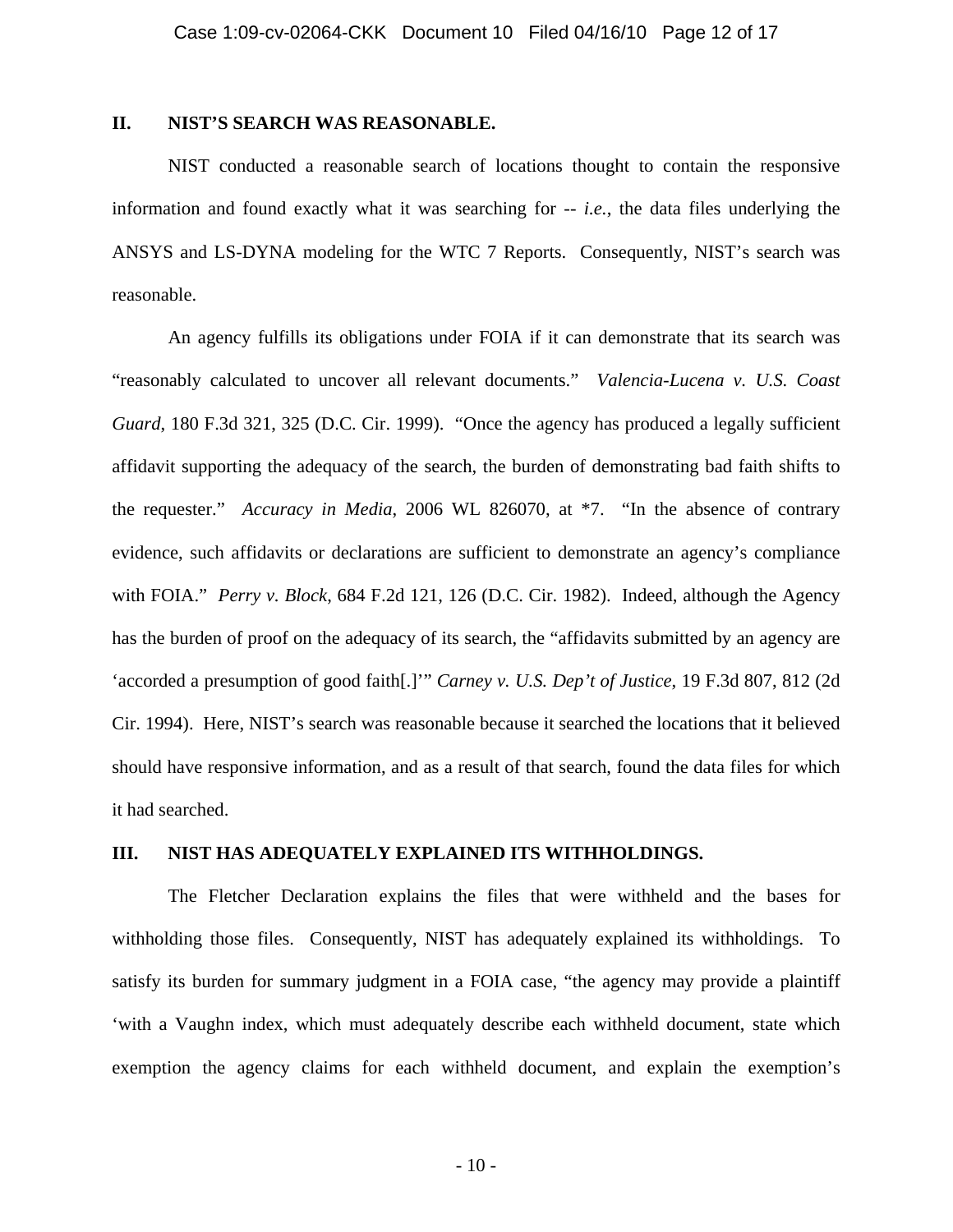#### Case 1:09-cv-02064-CKK Document 10 Filed 04/16/10 Page 13 of 17

relevance.'" *Accuracy in Media*, 2006 WL 826070, at \*4 (citing *Johnson v. Exec. Office for U.S. Attorneys*, 310 F.3d 771, 774 (D.C. Cir. 2002) (finding agency's withholdings were adequately explained)). However, no precise form is dictated for these affidavits; any form is acceptable which "enables the court to make a reasoned, independent assessment of the claim[s] of exemption." *Vaughn v. United States,* 936 F.2d 862, 866-67 (6th Cir. 1991).

Indeed, when confronting voluminous responsive records, an agency need not describe in detail each withheld document and may fashion a reasonable approach to explain the withheld documents and the bases for withholding. *See, e.g., Weisberg v. U.S. Dep't of Justice*, 745 F.2d 1476, 1489 (D.C. Cir. 1984) ("Given this magnitude of disclosure, the District Court clearly could not have undertaken a review of each of the documents from which the Department, pursuant to FOIA's exemptions, excised material."). In such circumstances, Courts have permitted "sampling" and/or categorical approaches for analyzing the agency's withholdings. *See id.* (sampling); *Keys v. U.S. Dept' of Justice*, 830 F.2d 337, 349-50 (D.C. Cir. 1987) (approving use of categorical coding system for identifying withholdings); *Judicial Watch, Inc. v. FDA*, 449 F.3d 141, 147 (D.C. Cir. 2006) ("We have never required repetitive, detailed explanations for each piece of withheld information -- that is, codes and categories may be sufficiently particularized to carry the agency's burden of proof. Especially where the agency has disclosed and withheld a large number of documents[.]") (citing *Keys*, 830 F.2d at 349-50).

Here, the Fletcher Declaration describes the specific categories of data files withheld for each responsive case folder. *See* Fletcher Decl. at ¶¶ 28-88. Further, Ms. Fletcher has explained the bases for withholding each category of files. *Id.* This specific categorical approach is reasonable and clearly sufficient under the circumstances given the atypical format of the responsive files and the large volume of data involved in this case.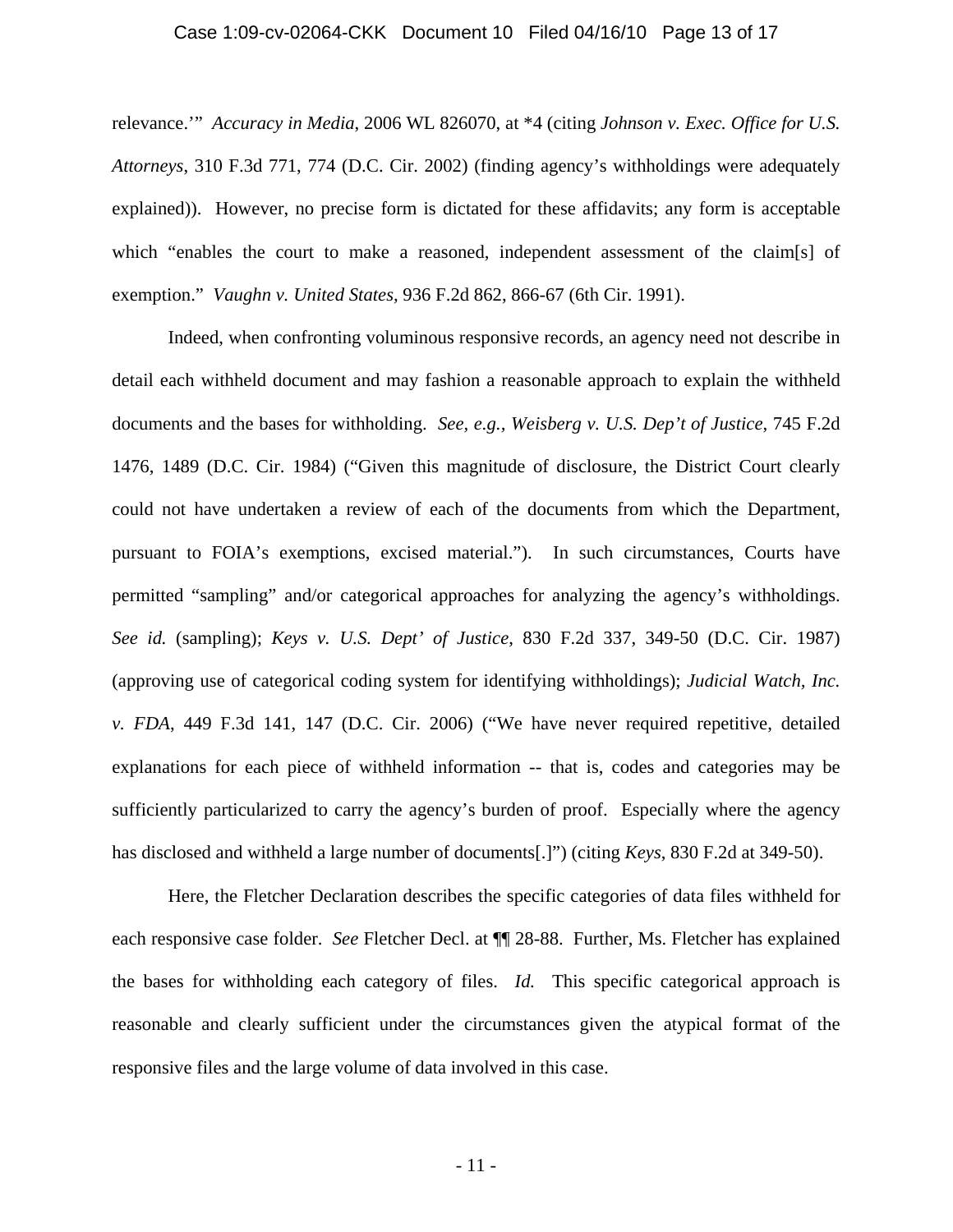### **IV. NIST'S WITHHOLDINGS ARE PROPER UNDER EXEMPTION 3(B).**

NIST properly invoked Exemption 3 to protect from release the totality of withheld documents in this action. Exemption 3 of the FOIA permits agencies to withhold information prohibited from disclosure by another statute if one of two disjunctive requirements is met. An agency may not release information if the underlying statute "(A) requires that the matters be withheld from the public in such a manner as to leave no discretion on the issue, or (B) establishes particular criteria for withholding or refers to particular types of matters to be withheld." 5 U.S.C. § 552(b)(3). For purposes of qualifying as a withholding statute under Exemption 3, the D.C. Circuit has explained that a statute:

must on its face exempt matters from disclosure. We must find a congressional purpose [to] exempt matters from disclosure in the actual words of the statute (or at least in the legislative history of FOIA) -- not in the legislative history of the claimed withholding statute, nor in an agency's interpretation of the statute.

*National Ass'n of Home Builders v. Norton*, 309 F.3d 26, 38 (D.C. Cir. 2002), *quoting Reporters Comm. for Freedom of the Press v. Dep't of Justice*, 816 F.2d 730, 735 (D.C. Cir. 1987), *rev'd on other grounds*, 489 U.S. 749 (1989). In other words, a nondisclosure statute must evidence a congressional determination that certain materials ought to be kept in confidence, to qualify under FOIA Exemption 3. *Irons & Sears v. Dunn*, 606 F.2d 1215, 1220 (D.C. Cir. 1979), *cert. denied*, 444 U.S. 1075 (1980). In examining the NCSTA's anti-disclosure provision, the Court essentially applies a traditional plain meaning rule. *Reporters Comm.*, 816 F.2d at 735.

By its own terms Section 7(d) of the NCSTA expressly exempts from disclosure a specific type of information and expressly provides particular criteria for withholding documents, namely when the Director of NIST determines that the release of investigatory information "might jeopardize public safety." 15 U.S.C. § 7306(d). This provision clearly fulfills the requirements to be considered an Exemption 3(B) statute. *See Mudge Rose Guthrie*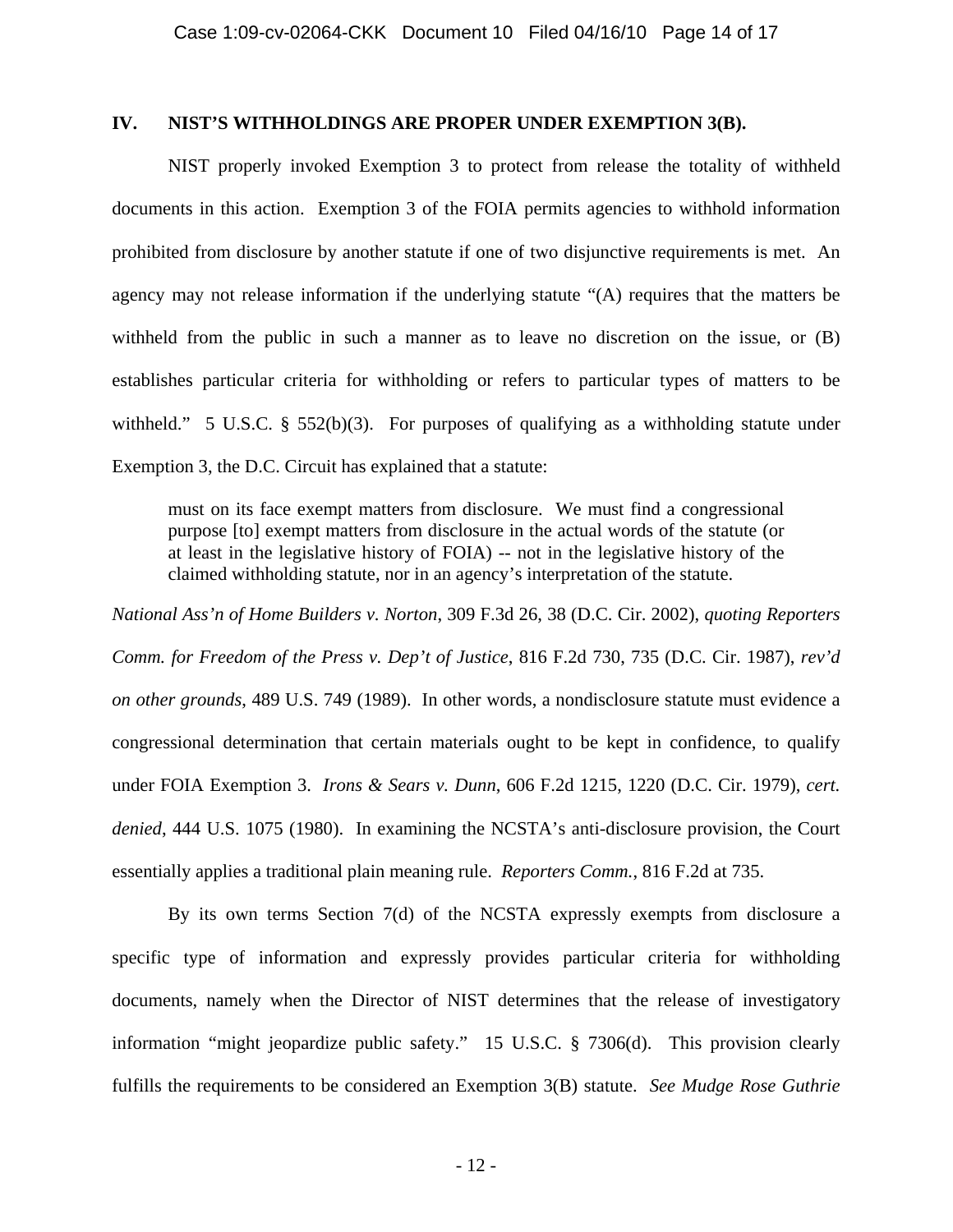*Alexander & Ferdon v. U.S. Int'l Trade Comm'n*, 846 F.2d 1527, 1530-31 (D.C. Cir. 1988) (finding § 777 of the Tariff Act qualifies under Exemption 3(B) as a withholding statute, noting that a statute is a withholding statute under 3(B) when it specifies "particular types of matters" where disclosure is inappropriate); *DeLorme Publ'g Co. v. NOAA*, 917 F. Supp. 867 (D. Me. 1996) (finding that Federal Transfer Technology Act was an Exemption 3(B) statute, though it allowed the agency to disclose, in its discretion, certain information).

Indeed, the Exemption 3(B) provision in this case closely parallels that recently addressed in *Ancient Coin Collectors Guild ("ACCG") v. U.S. Dep't of State*, 673 F. Supp. 2d 1, 5-6 (D.D.C. 2009) (Leon, J.). In *ACCG*, the court held Sections 2605(h) and (i) of the Convention on Cultural Property Implementing Act ("CPIA") were Exemption 3(B) provisions. *Id.* The court held that those provisions were 3(B) statutes because, though not expressly mentioning "FOIA," they unambiguously protected from disclosure particular categories of documents. *Id.* For example, Section 2605(h) expressly prohibited the release of information that "the President or his designee" determined "would compromise the Government's negotiating objectives or bargaining positions on the negotiations of any agreement authorized by this chapter." *Id.* NCSTA Section 7(d) closely mirrors CPIA Section 2605(h) in that, despite not mentioning FOIA, NCSTA Section 7(d) unambiguously commands that NIST "shall not publicly release any information it receives in the course of an investigation under this chapter if the Director finds that the disclosure of that information might jeopardize public safety." 15 U.S.C. § 7306(d). Therefore, NIST properly utilized Exemption 3(B) to withhold the above described data files.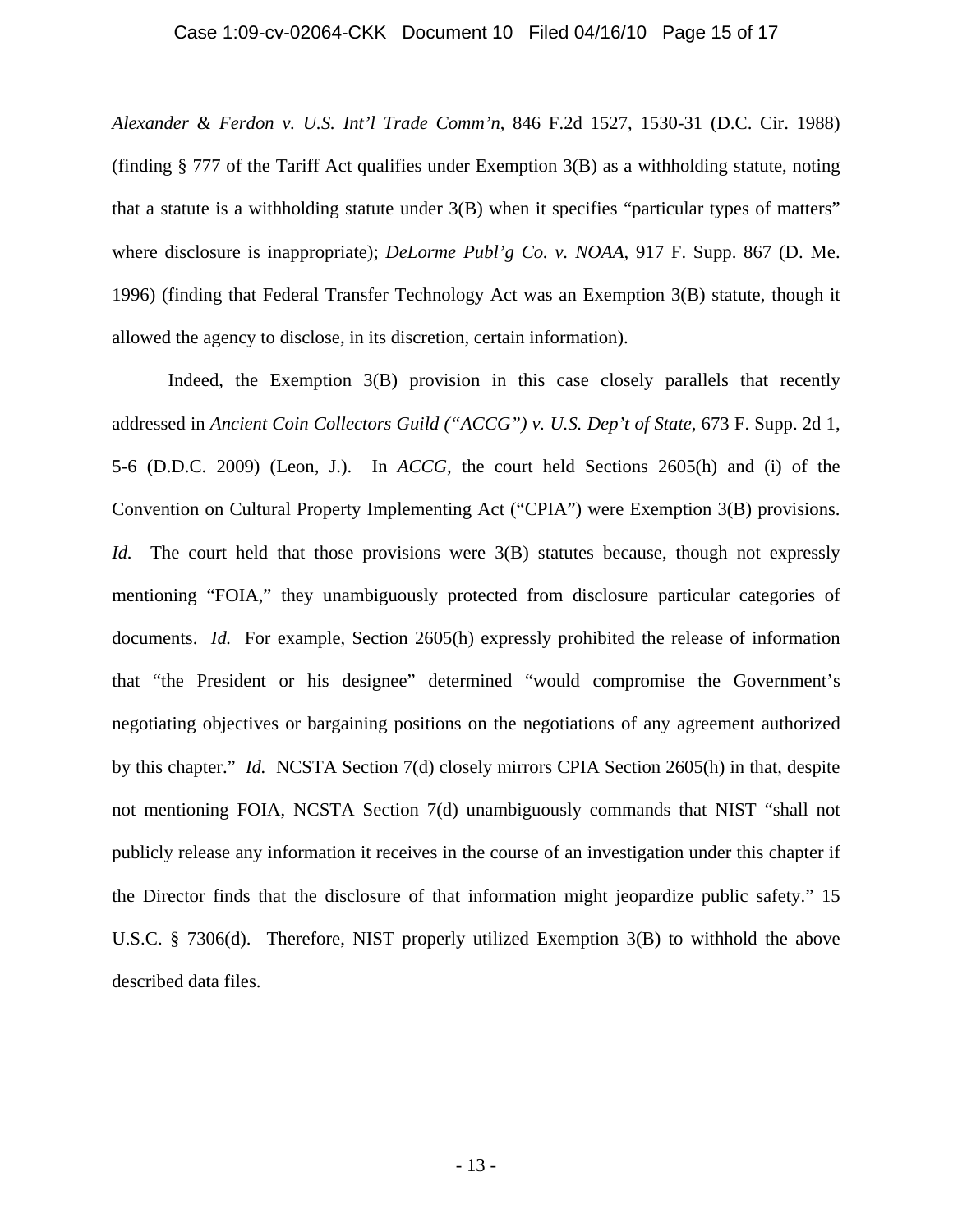## **IV. ALL REASONABLY SEGREGABLE MATERIAL HAS BEEN RELEASED TO PLAINTIFF**

 FOIA requires that if a record contains information that is exempt from disclosure, any "reasonably segregable" information must be disclosed after deletion of the exempt information unless the non-exempt portions are "inextricably intertwined with exempt portions." 5 U.S.C. § 552(b); *Mead Data Central v. U.S. Dep't of the Air Force*, 566, F.2d 242, 260 (D.C. Cir. 1977). In order to demonstrate that all reasonably segregable material has been released, all that is required is that the government show "with 'reasonable specificity'" why a document cannot be further segregated. *Armstrong v. Executive Office of the President*, 97 F.3d 575, 578-79 (D.C. Cir. 1996). Moreover, the agency is not required to "commit significant time and resources to the separation of disjointed words, phrases, or even sentences which taken separately or together have minimal or no information content." *Mead Data*, 566 F.2d at 261, n.55.

 The Fletcher Declaration specifically notes for each case folder that no further reasonable segregation of meaningful information in the withheld documents can be made without disclosing information warranting protection under the law. *See* Fletcher Decl. at ¶¶ 28-88. Furthermore, the detailed categorical descriptions of the withheld data files, clearly establish that they fall into the categories of information set forth in the Finding. Consequently, NIST has fulfilled the requirements of reasonable segregability in its release.

\* \* \*